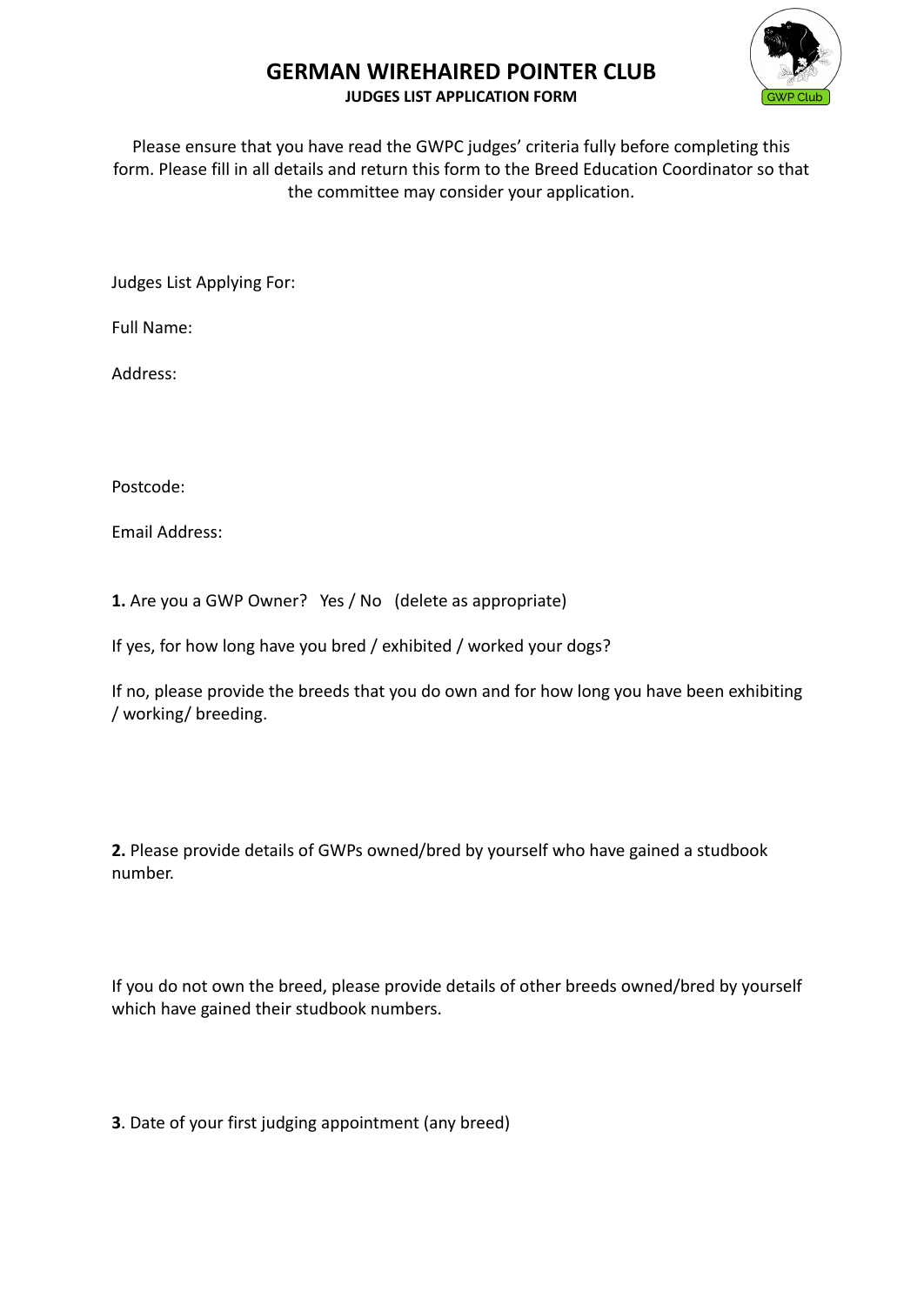## **GERMAN WIREHAIRED POINTER CLUB JUDGES LIST APPLICATION FORM**



# **4.** Please supply details of judging engagements for the breed. Note: Other judging experience may be sent on a separate CV.

| Date          | Society | Show Type | Number of<br>Classes | Number of<br>Entries | Number of<br>New Dogs<br>Judged |
|---------------|---------|-----------|----------------------|----------------------|---------------------------------|
|               |         |           |                      |                      |                                 |
|               |         |           |                      |                      |                                 |
|               |         |           |                      |                      |                                 |
|               |         |           |                      |                      |                                 |
|               |         |           |                      |                      |                                 |
|               |         |           |                      |                      |                                 |
|               |         |           |                      |                      |                                 |
|               |         |           |                      |                      |                                 |
|               |         |           |                      |                      |                                 |
|               |         |           |                      |                      |                                 |
|               |         |           |                      |                      |                                 |
| <b>TOTALS</b> |         |           |                      |                      |                                 |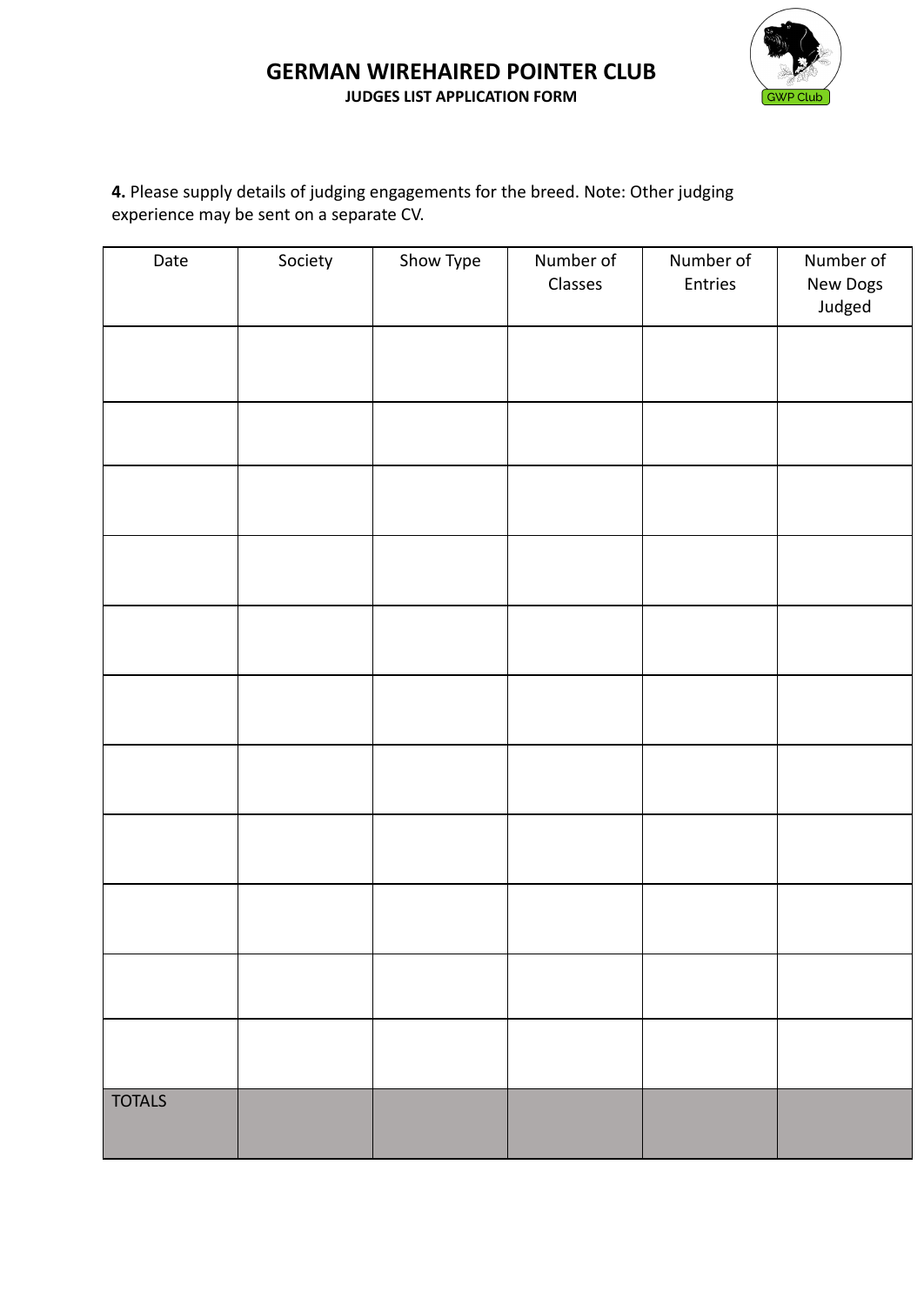

## **GERMAN WIREHAIRED POINTER CLUB JUDGES LIST APPLICATION FORM**

**5.** In which breeds do you award CCs?

**6**. Are you passed by the UK Kennel Club to judge Championship Groups? Please give details.

**7.** Please give details of any gundog breed judging list that you belong to.

**8.** Please give details of any stewarding experience that you may have

| Show Date | Show Society | Show Type | <b>Breeds Stewarded</b> |
|-----------|--------------|-----------|-------------------------|
|           |              |           |                         |
|           |              |           |                         |
|           |              |           |                         |
|           |              |           |                         |
|           |              |           |                         |
|           |              |           |                         |
|           |              |           |                         |
|           |              |           |                         |
|           |              |           |                         |
|           |              |           |                         |
|           |              |           |                         |
|           |              |           |                         |
|           |              |           |                         |
|           |              |           |                         |
|           |              |           |                         |
|           |              |           |                         |
|           |              |           |                         |
|           |              |           |                         |
|           |              |           |                         |
|           |              |           |                         |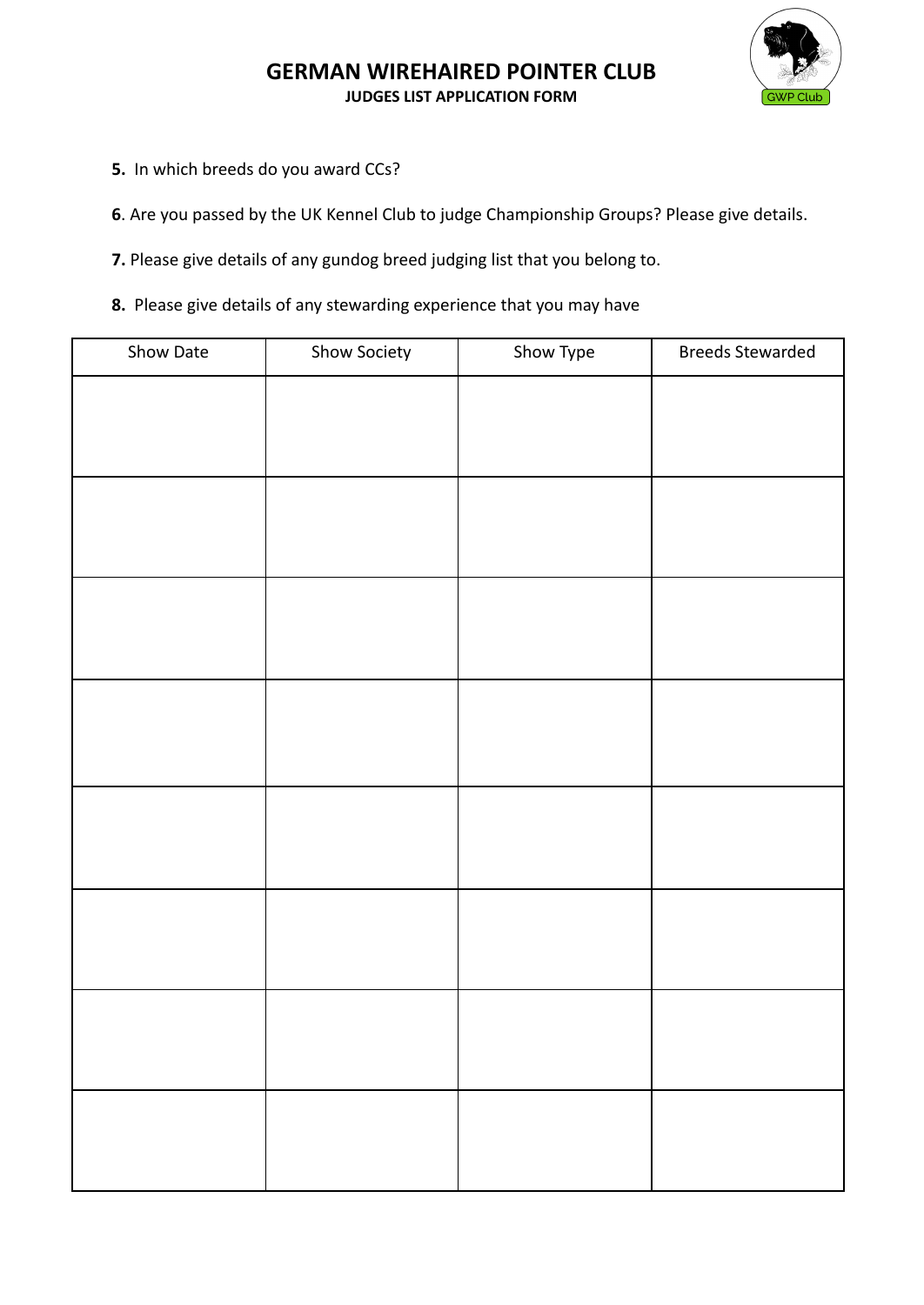#### **GERMAN WIREHAIRED POINTER CLUB JUDGES LIST APPLICATION FORM**



**9.** Please detail below all relevant seminars that you have attended including breed seminars and KC seminars.

Please indicate any assessments passed. Please provide copies of certificates.

**Please note-** Only GWPC breed seminars run in accordance with the KC Code of Best Practice after 2004 will be counted as a breed seminar attendance (along with any examination /assessment at that seminar). Please refer to judging criteria.

| Seminar Date | <b>Organising Society</b> | Seminar Type                                                      | Attendance<br>Certificate | Assessment Taken<br>& Passed |
|--------------|---------------------------|-------------------------------------------------------------------|---------------------------|------------------------------|
|              |                           | <b>KC Hands on</b><br>Assessment                                  | Y/N                       | Y/N                          |
|              |                           | <b>KC Kennel Club</b><br>Regulations and<br>Judging<br>Procedures | Y/N                       | Y/N                          |
|              |                           | KC Confirmation &<br>Movement                                     | Y/N                       | Y/N                          |
|              |                           | <b>GWPC Breed</b><br>Seminar & MCE                                | Y/N                       | Y/N                          |
|              |                           |                                                                   |                           |                              |
|              |                           |                                                                   |                           |                              |

**10.** Have you attended at least one Open Level Trial or Open Working Test for HPR's (mandatory requirement for questionnaires received at Kennel Club after 1 May 2011). Please provide copy of proof of attendance.